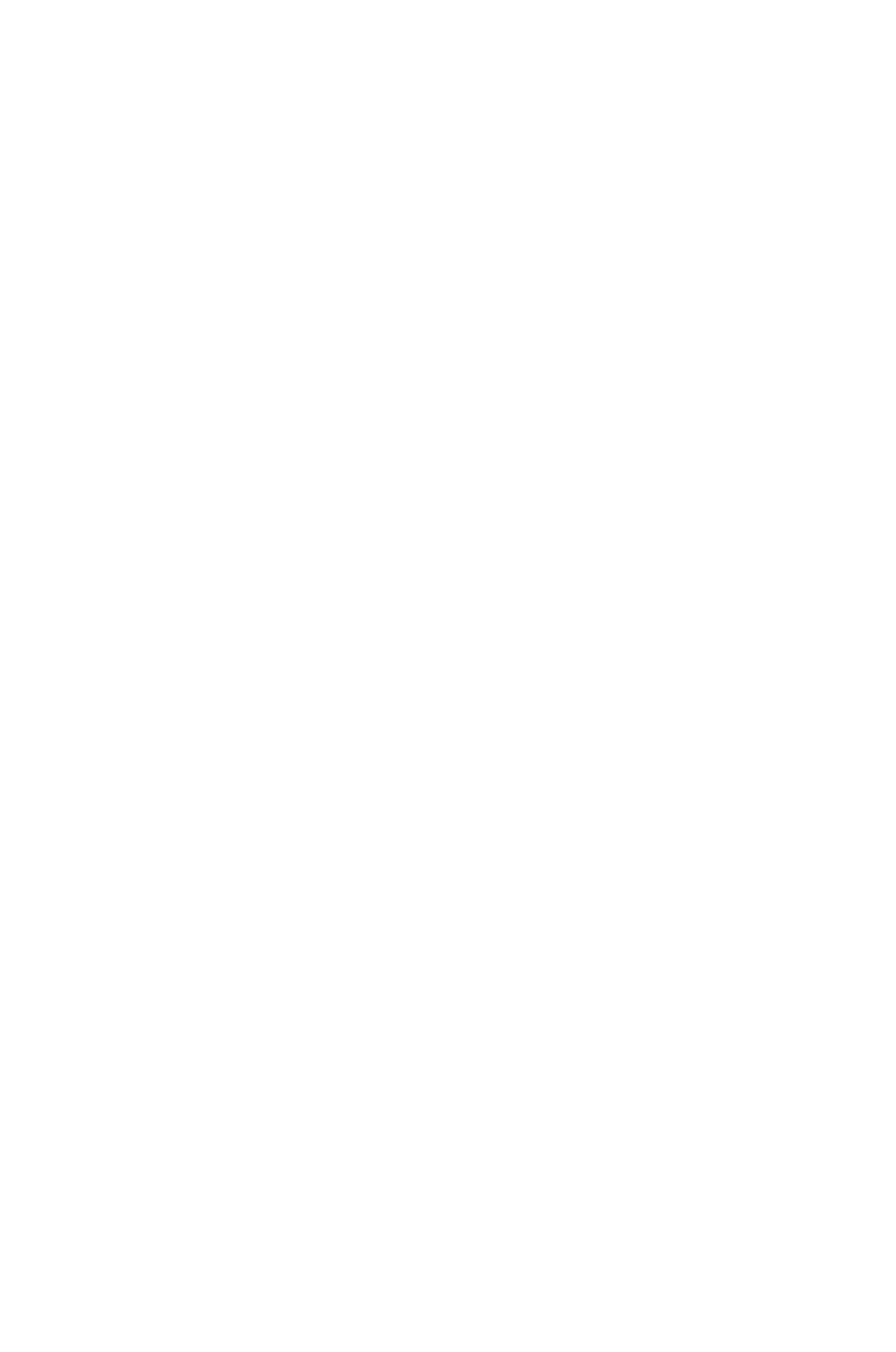## Medical biotechnology: Achievements, prospects and perceptions

Albert Sasson



 $TOKYO \cdot NEW YORK \cdot PARIS$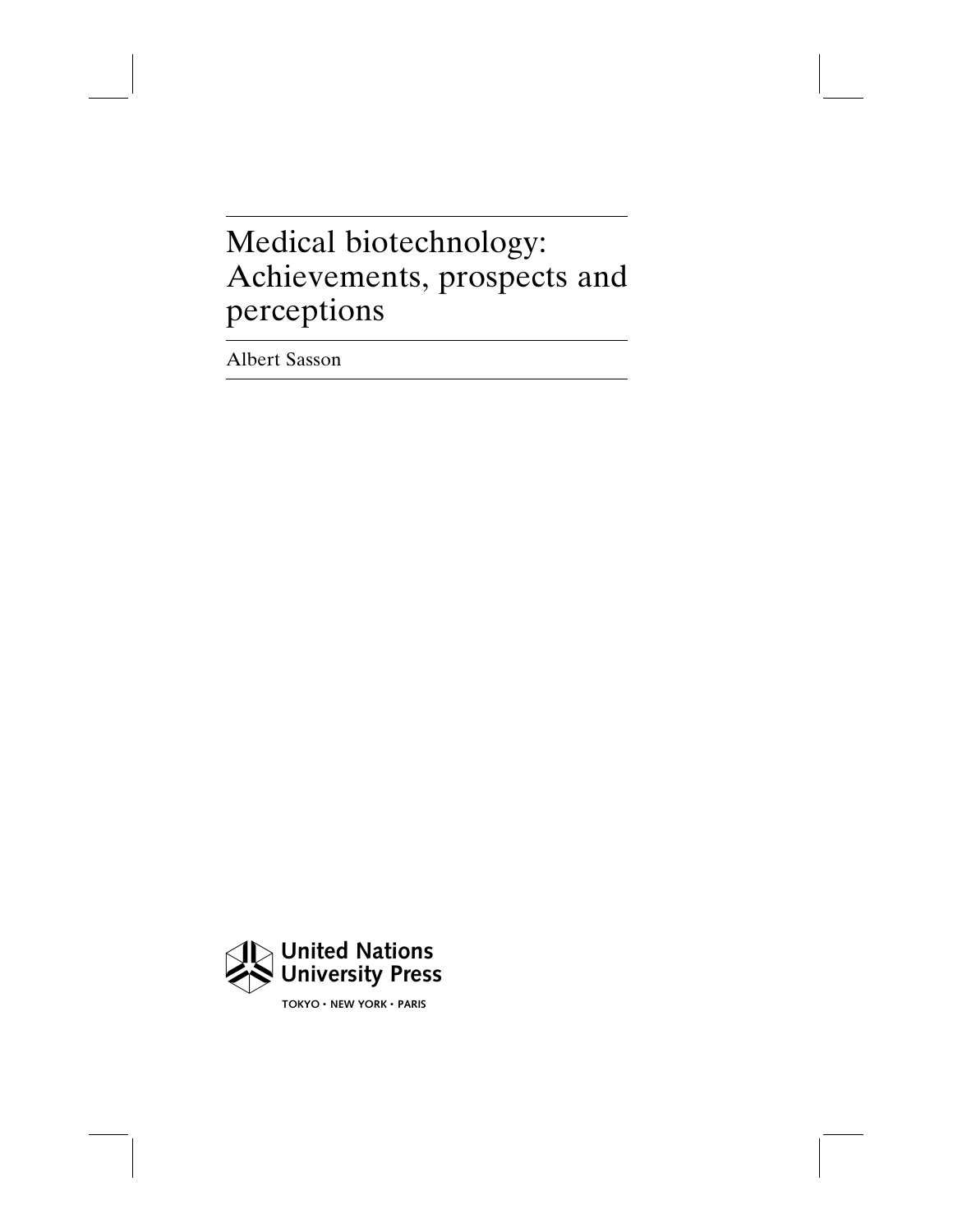# Contents

|                                                                 | vi           |
|-----------------------------------------------------------------|--------------|
| 1 Introduction: Biotechnology, bio-industry and bio-economy     | 1            |
| 2 Medical and pharmaceutical biotechnology: Current             | 17           |
|                                                                 | 45           |
| 4 The economics of pharmaceutical biotechnology and bio-        | 49           |
|                                                                 | 76           |
| 6 Medical and pharmaceutical biotechnology in some developing   | 95           |
| 7 Social acceptance of medical and pharmaceutical biotechnology | 114          |
| 8 The globalization of regulatory standards and ethical norms:  | 140          |
|                                                                 | 143          |
|                                                                 | 149          |
|                                                                 | $\mathbf{V}$ |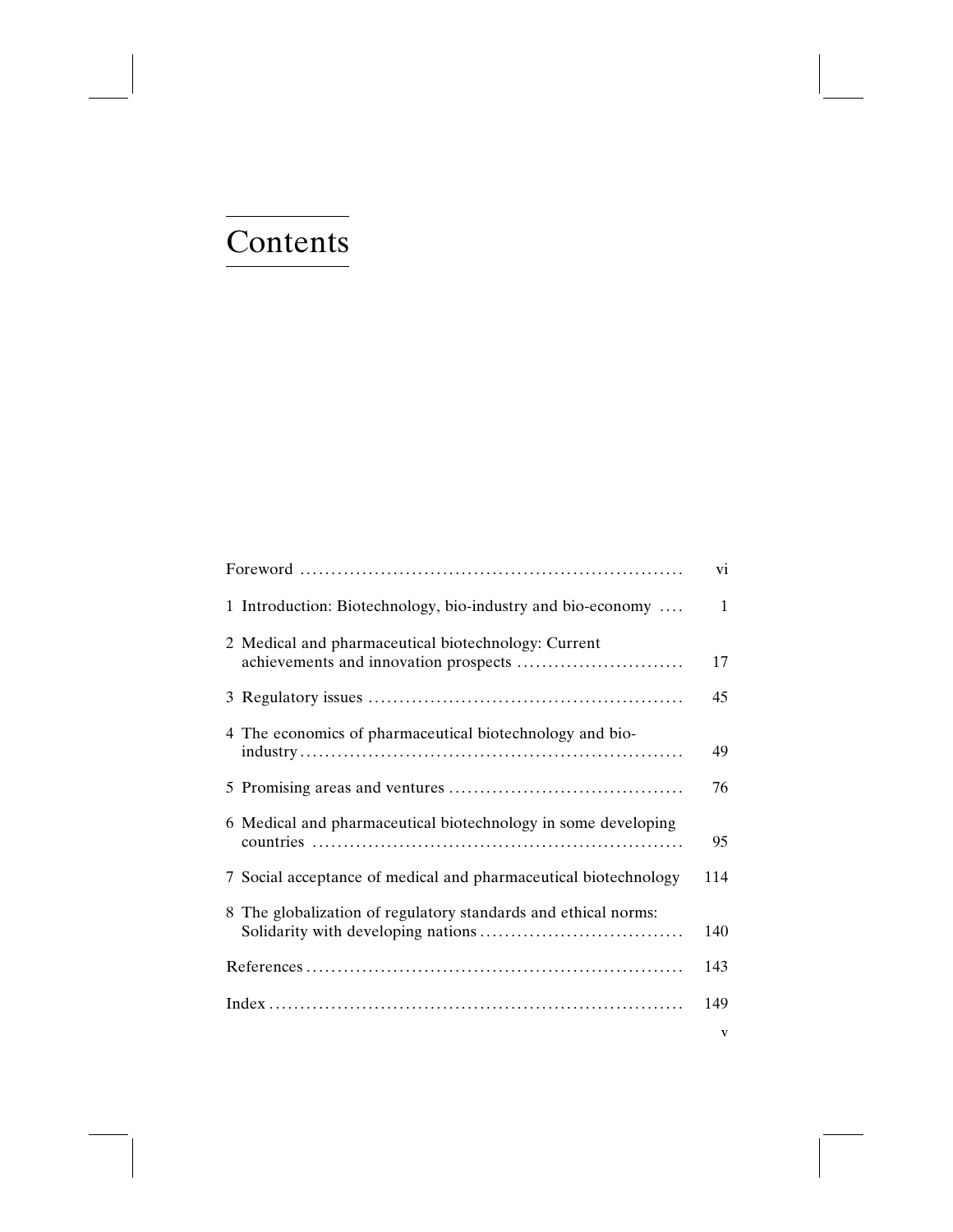### Introduction: Biotechnology, bio-industry and bio-economy

1

The word ''biotechnology'' was coined in 1919 by Karl Ereky, a Hungarian engineer, to refer to methods and techniques that allow the production of substances from raw materials with the aid of living organisms. A standard definition of biotechnology was reached in the Convention on Biological Diversity  $(1992)$  – "any technological application that uses biological systems, living organisms or derivatives thereof, to make or modify products and processes for specific use''. This definition was agreed by 168 member nations, and also accepted by the Food and Agriculture Organization of the United Nations (FAO) and the World Health Organization (WHO).

Biotechnologies therefore comprise a collection of techniques or processes using living organisms or their units to develop added-value products and services. When applied on industrial and commercial scales, biotechnologies give rise to bio-industries. Conventional biotechnologies include plant and animal breeding and the use of micro-organisms and enzymes in fermentations and the preparation and preservation of products, as well as in the control of pests (e.g. integrated pest control). More advanced biotechnologies mainly relate to the use of recombinant deoxyribonucleic acid (DNA) techniques (i.e. the identification, splicing and transfer of genes from one organism to another), which are now supported by research on genetic information (genomics). This distinction is merely a convenience, because modern techniques are used to improve conventional methods; for example, recombinant enzymes and genetic markers are employed to improve fermentations and plant and animal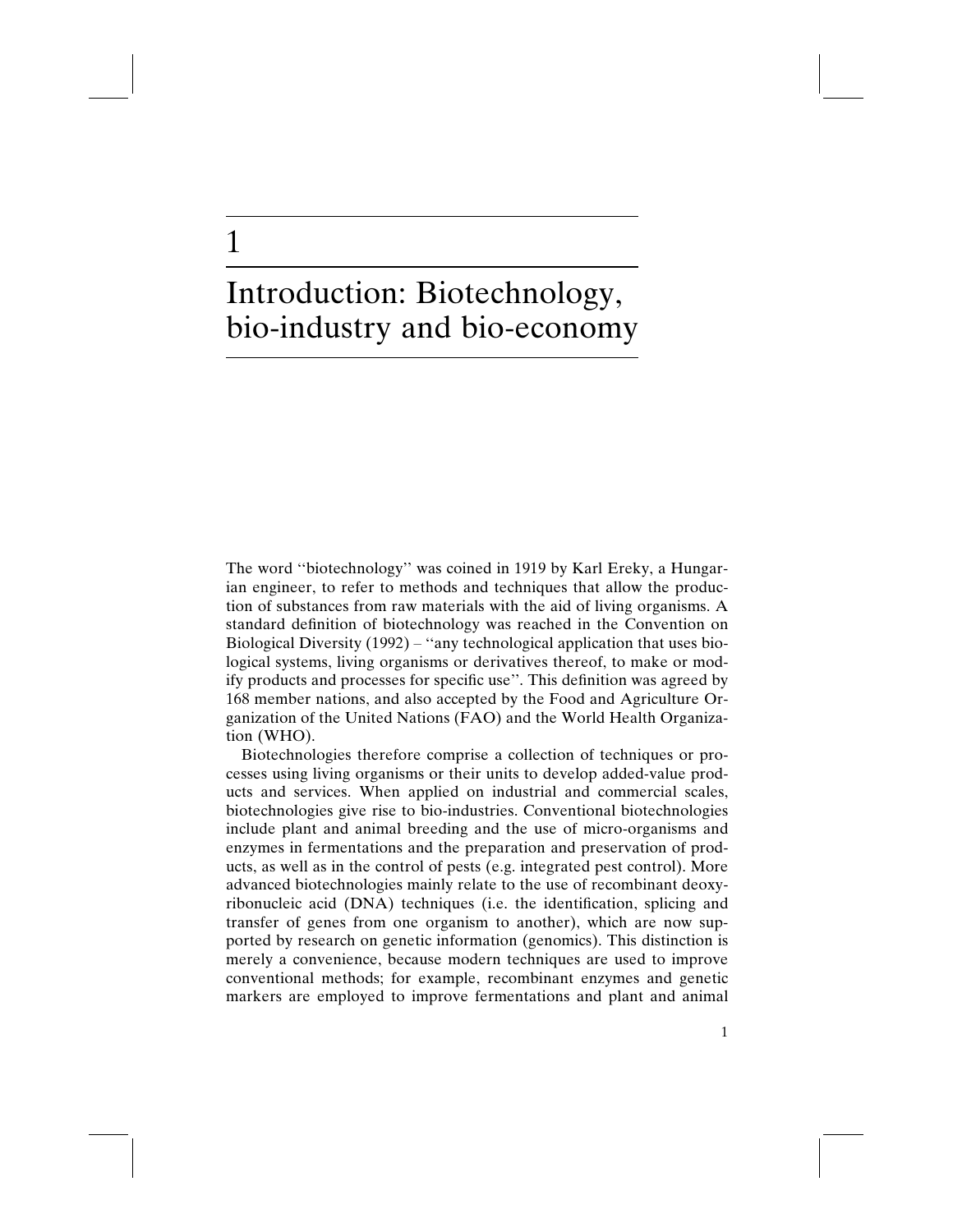breeding. It is, however, true that the wide range of biotechnologies, from the simplest to the most sophisticated, allows each country to select those that suit its needs and development priorities, and by doing so even reach a level of excellence (for example, developing countries that have used in vitro micro-propagation and plant-tissue cultures to become world-leading exporters of flowers and commodities).

The potential of biotechnology to contribute to increasing agricultural, food and feed production, improving human and animal health, mitigating pollution and protecting the environment was acknowledged in Agenda  $21$  – the work programme adopted by the 1992 United Nations Conference on Environment and Development in Rio de Janeiro. In 2001, the Human Development Report considered biotechnology to be the means to tackle major health challenges in poor countries, such as infectious diseases (tuberculosis), malaria and HIV/AIDS, and an adequate tool to aid the development of the regions left behind by the ''green revolution''; these are home to more than half the world's poorest populations, who depend on agriculture, agroforestry and livestock husbandry. New and more effective vaccines, drugs and diagnostic tools, as well as more food and feed of high nutritional value, will be needed to meet the expanding needs of the world's populations.

Biotechnology and bio-industry are becoming an integral part of the knowledge-based economy, because they are closely associated with progress in the life sciences and in the applied sciences and technologies linked to them. A new model of economic activity is being ushered in – the bio-economy – in which new types of enterprise are created and old industries are revitalized. The bio-economy is defined as including all industries, economic activities and interests organized around living systems. The bio-economy can be divided into two primary industry segments: the bio-resource industries, which directly exploit biotic resources – crop production, horticulture, forestry, livestock and poultry, aquaculture and fisheries; and related industries that have large stakes as either suppliers to or customers of the bio-resource sector – agrochemicals and seeds, biotechnologies and bio-industry, energy, food and fibre processing and retailing, pharmaceuticals and health care, banking and insurance. All these industries are closely associated with the economic impact of human-induced change to biological systems (Graff and Newcomb, 2003).

The potential of this bio-economy to spur economic growth and create wealth by enhancing industrial productivity is unprecedented. It is therefore no surprise that high-income and technologically advanced countries have made huge investments in research and development (R&D) in the life sciences, biotechnology and bio-industry. In 2001, bio-industries were estimated to have generated US\$34.8 billion in revenues worldwide and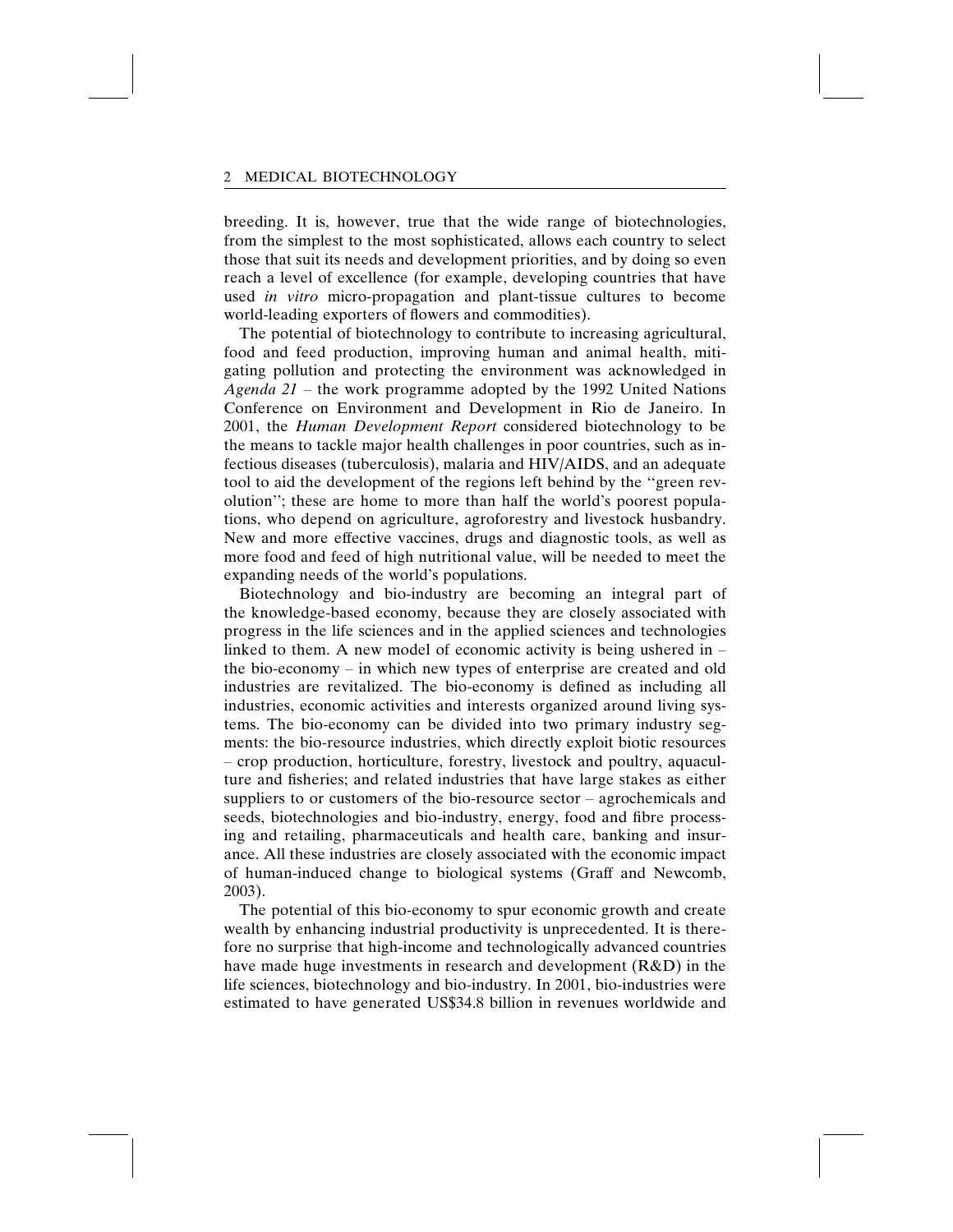to employ about 190,000 people in publicly traded firms. These are impressive results given that, in 1992, bio-industries were estimated to have generated US\$8.1 billion and employed fewer than 100,000 persons.

The main beneficiaries of the current ''biotechnology revolution'' and the resulting bio-industries are largely the industrialized and technologically advanced countries, i.e. those that enjoy a large investment of their domestic product in R&D and technological innovation. Thus, the United States, Canada and Europe account for about 97 per cent of the global biotechnology revenues, 96 per cent of persons employed in biotechnology ventures and 88 per cent of all biotechnology firms. Ensuring that those who need biotechnology have access to it therefore remains a major challenge. Similarly, creating an environment conducive to the acquisition, adaptation and diffusion of biotechnology in developing countries is another great challenge. However, a number of developing countries are increasingly using biotechnology and have created a successful bio-industry, at the same time increasing their investments in R&D in the life sciences.

According to the Frost & Sullivan Chemicals Group in the United Kingdom, some 4,300 biotechnology companies were active globally in 2003: 1,850 (43 per cent) in North America; 1,875 (43 per cent) in Europe; 380 (9 per cent) in Asia; and 200 (5 per cent) in Australia. These companies cover the gamut from pure R&D participants to integrated manufacturers to contract manufacturing organizations (CMOs). The United States has the largest number of registered biotechnology companies in the world (318), followed by Europe (102). In 2002, the annual turnover of these companies was US\$33.0 billion in the United States and only US\$12.8 billion in Europe. Some US\$20.5 billion was allocated to research in the United States, compared with US\$7.6 billion in Europe (Adhikari, 2004).

#### US biotechnology and bio-industry

The consultancy firm Ernst & Young distinguishes between US companies that produce medicines and the others. The former include pioneers such as Amgen, Inc., Genentech, Inc., Genzyme Corporation, Chiron Corporation and Biogen, Inc. The annual turnover of these five companies represents one-third of the sector's total (US\$11.6 billion out of US\$33.0 billion); in addition, their product portfolio enables them to compete with the big pharmaceutical groups in terms of turnover and stock value. For instance, Amgen, with US\$75 billion market capitalization, is more important than Eli Lilly & Co., and Genentech's market capitalization is twice that of Bayer AG (Mamou, 2004e).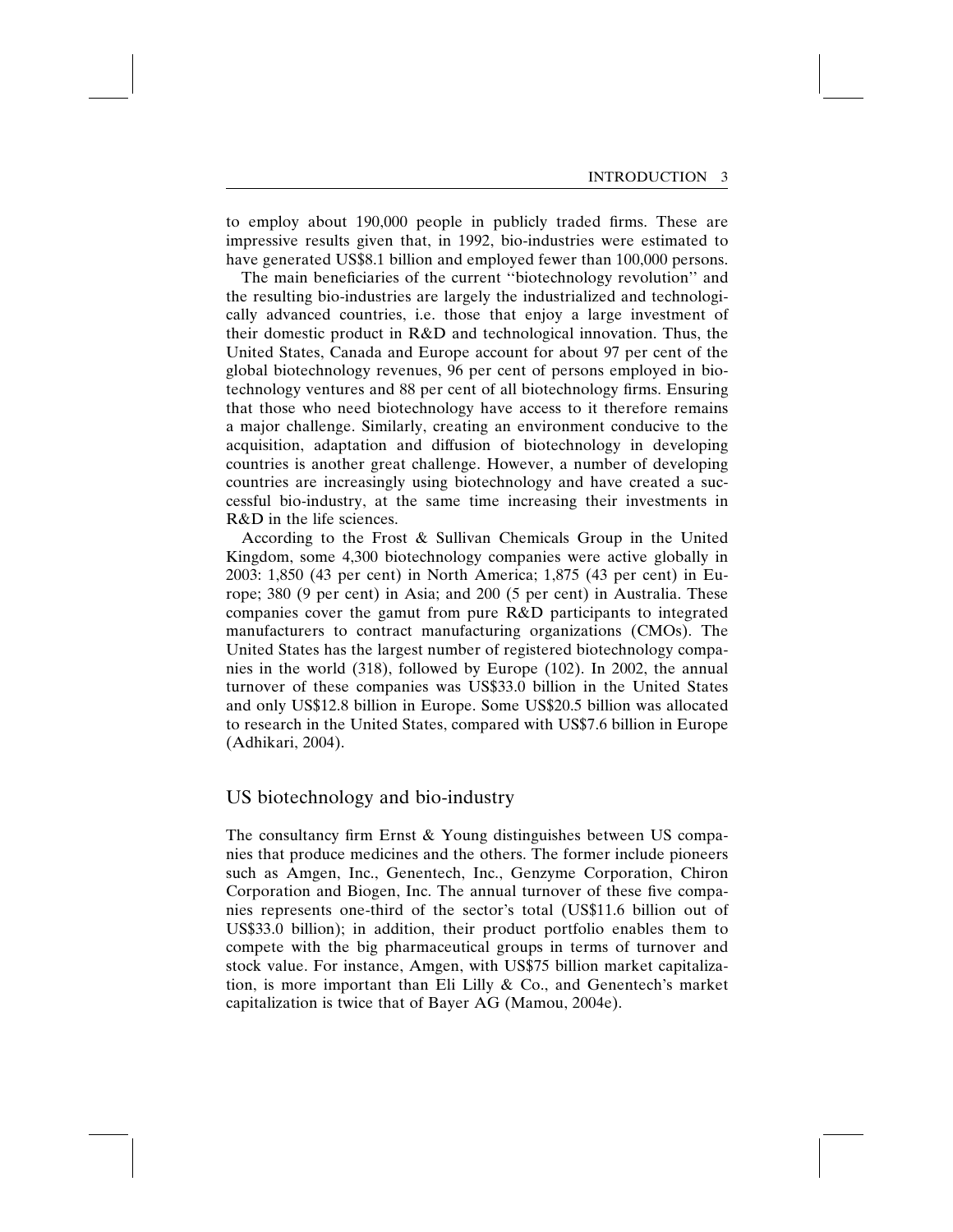In 2002, Amgen, had six products on the market producing global revenues of US\$4,991 million. Genentech was in second place with 11 products on the market and revenues worth US\$2,164 million. The remaining places in the top five were filled by Serono SA (six products, US\$1,423 million), Biogen (two products, US\$1,034 million) and Genzyme Corporation (five products, US\$858 million) (Adhikari, 2004).

Over the past decade, a clutch of companies has amassed significant profits from a relatively limited portfolio of drugs. There is, today, heightened recognition that lucrative opportunities await companies that can develop even a single life-saving biotechnology drug. For instance, Amgen's revenues increased by over 40 per cent between 2001 and 2002 owing to the US\$2 billion it made in 2002 from sales of Epogen and the US\$1.5 billion earned from sales of Neupogen. Over US\$1 billion in sales of Rituxan – a monoclonal antibody against cancer – in 2002 helped Genentech record a 25 per cent growth over its 2001 performance (Adhikari, 2004).

In California, there are two biotechnology ''clusters'' of global importance: one in San Diego–La Jolla, south of Los Angeles, and the other in the Bay Area, near San Francisco. A cluster is defined as a group of enterprises and institutions in a particular sector of knowledge that are geographically close to each other and networked through all kinds of links, starting with those concerning clients and suppliers. In neither biotechnology cluster does it take more than 10 minutes to travel from one company to another. The San Diego cluster is supported in all aspects of its functioning, including lobbying politicians and the various actors in the bio-economy, by Biocom – a powerful association of 450 enterprises, including about 400 in biotechnology, in the San Diego region. The cluster relies on the density and frequency of exchanges between industry managers and university research centres. For instance, one of its objectives is to shorten the average time needed to set up a licensing contract between a university and a biotechnology company; it generally takes 10 months to establish such a contract, which is considered too long, so the cluster association is bringing together all the stakeholders to discuss this matter and come to a rapid conclusion (Mamou, 2004e).

The clusters have developed the proof of concept, to show that from an idea, a theory or a concept there could emerge a business model and eventually a blockbuster drug. Such an endeavour between the researchers and bio-industry would lead to licensing agreements that rewarded the discovery work. A strategic alliance between politics, basic research and the pharmaceutical industry (whether biotechnological or not) within the cluster would be meaningless without capital. In fact, bio-industries' success is above all associated with an efficient capital market, according to David Pyott, chief executive officer of Allergan,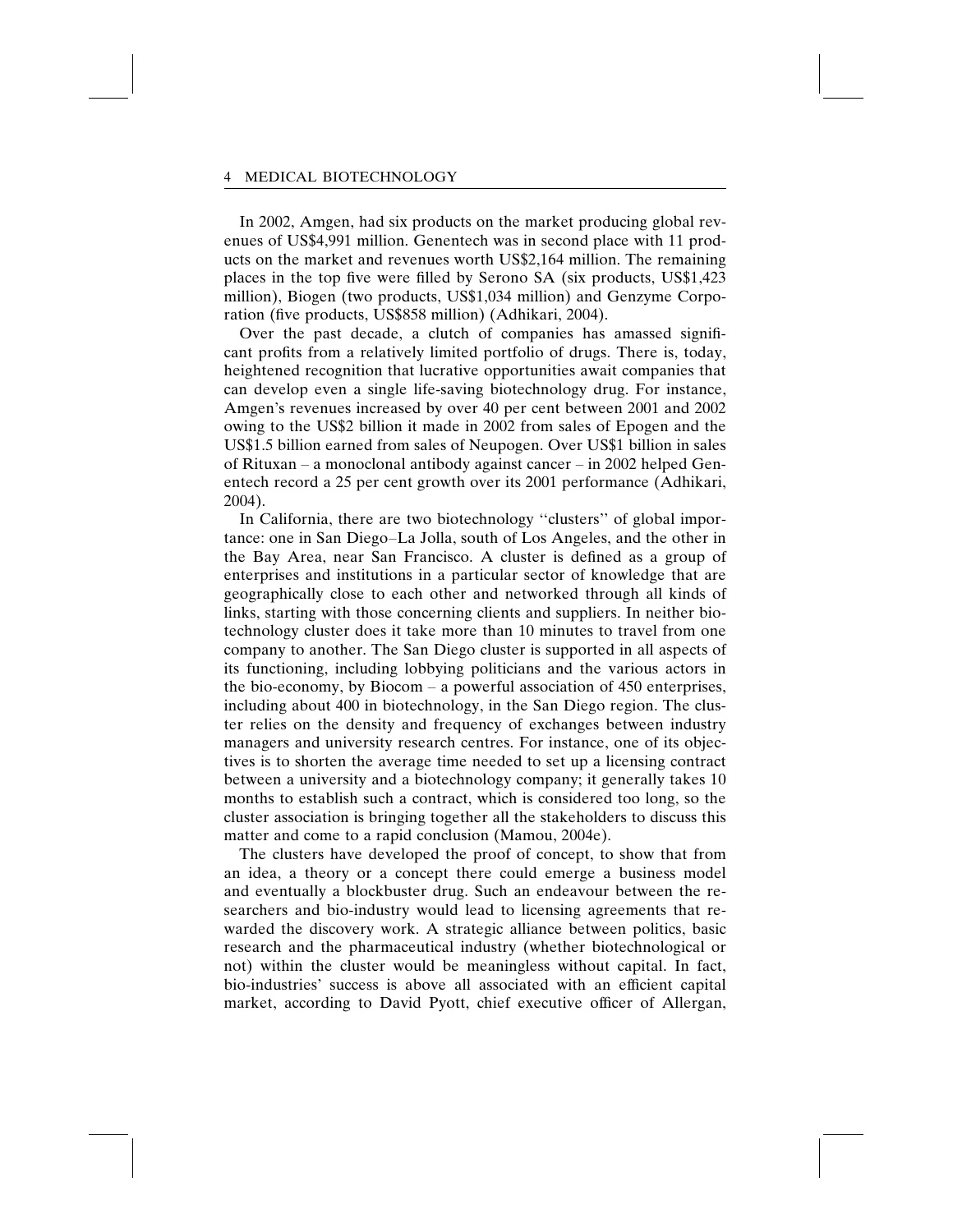the world leader in ophthalmic products and the unique owner of Botox – a product used in cosmetic surgery and the main source of the company's wealth. No cluster can exist without a dense network of investors, business angels, venture capitalists and bankers, ready to get involved in the setting up of companies (Mamou, 2004e).

The two Californian clusters represented 25.6 per cent of US companies in 2001. The corresponding figures for other states were as follows: Massachusetts, 8.6 per cent; Maryland, 7.7 per cent; New Jersey, 5.9 per cent; North Carolina, 5.8 per cent; Pennsylvania, 4.6 per cent; Texas, 3.4 per cent; Washington, 3.1 per cent; New York, 3.1 per cent; Wisconsin, 2.5 per cent; the rest of the country accounted for the remaining 29.7 per cent (data from the US Department of Commerce Technology Administration and Bureau of Industry and Security).

#### Europe's biotechnology and bio-industry

The European bio-industry is less mature than its US counterpart. Actelion of Switzerland qualified as the world's fastest-growing drugs group in sales terms following the launch of its first drug, Tracleer, but it did not achieve profitability until 2003. Similarly, hardly any European biotechnology companies are earning money. Only Serono SA – the Swiss powerhouse of European biotechnology – has a market capitalization to rival US leaders (Firn, 2003). Serono SA grew out of a hormone extraction business with a 50-year record of profitability and is the world leader in the treatment of infertility; it is also well known in endocrinology and the treatment of multiple sclerosis. In 2002, Serono SA made US\$333 million net profit from US\$1,546 million of sales; 23 per cent of the revenue from these sales was devoted to its R&D division, which employs 1,200 people. The Spanish subsidiary of Serono SA in Madrid is now producing recombinant human growth hormone for the whole world, whereas factories in the United States and Switzerland have ceased to produce it. The Spanish subsidiary had to invest  $\epsilon$ 36 million in order to increase its production, as well as another  $\epsilon$ 5 million to upgrade its installations for the production of other recombinant pharmaceuticals to be exported worldwide.

In spite of a wealth of world-class science, the picture in much of Europe is of an industry that lacks the scale to compete and is facing the financial crunch, which may force many companies to seek mergers with stronger rivals (Firn, 2003).

#### Germany

Germany has overtaken the United Kingdom and France, and is currently home to more biotechnology companies than any country except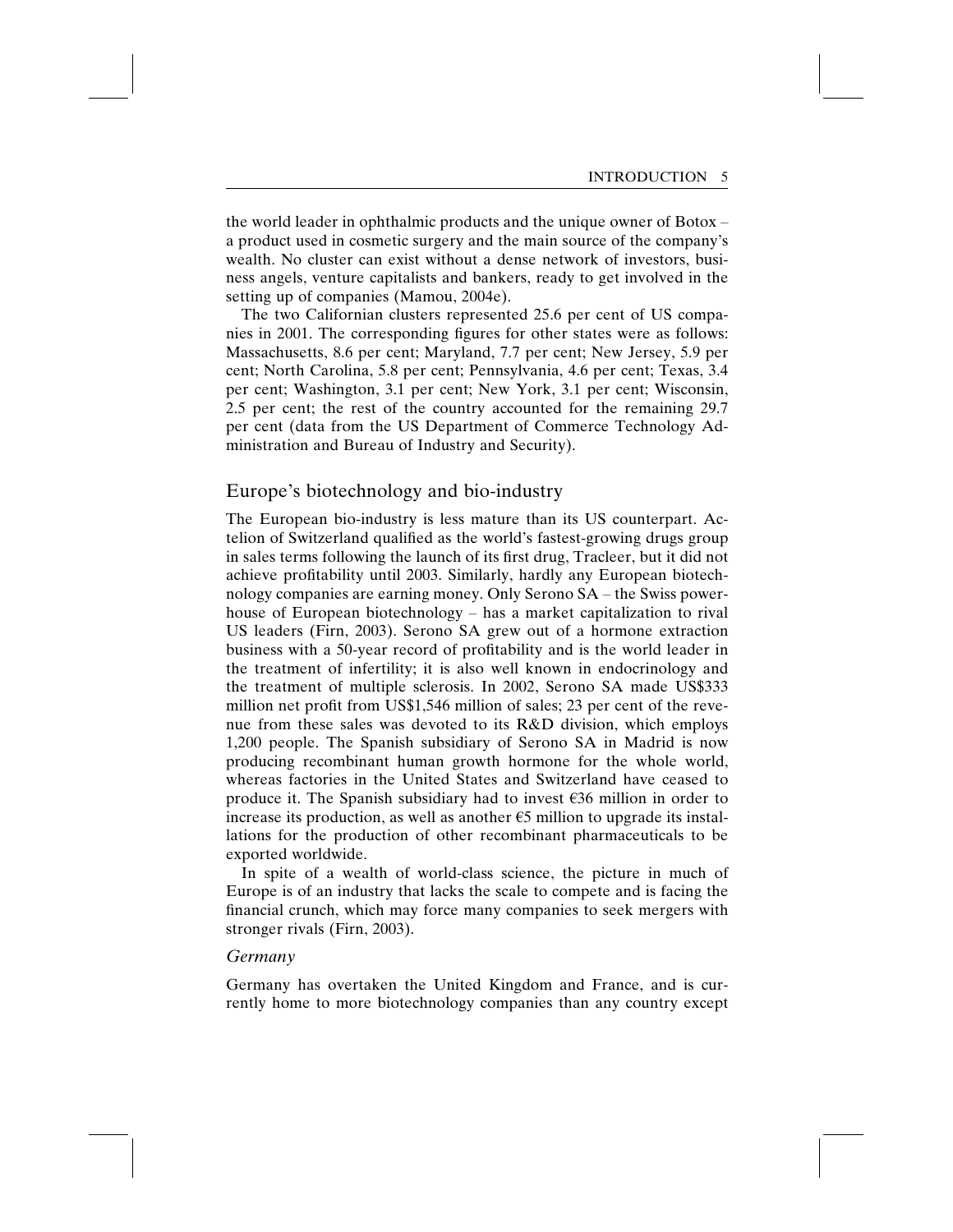the United States. But, far from pushing the boundaries of biomedical science, many companies are putting cutting-edge research on hold and are selling valuable technology just to stay solvent. Until the mid-1990s, legislation on genetic engineering in effect ruled out the building of a German bio-industry. According to Ernst & Young, the more than 400 companies set up in Germany since then needed to raise at least US\$496 million from venture capitalists over 2004 to refinance their hunt for new medicines. Most were far from having profitable products and, with stock markets in effect closed to biotechnology companies following the bursting of the bubble in 2000, they were left to seek fourth or even fifth rounds of private financing (Firn, 2003).

The biggest German biotechnology companies, such as GPC Biotech and Medigene, were able to raise significant sums in initial public offerings at the peak of the Neuer Markt, Germany's market for growth stocks. But when the technology bubble burst in 2000, it became clear to GPC Biotech that investors put very little value on ''blue-sky'' research. ''They wanted to see proven drug candidates in clinical trials'', said Mirko Scherer, chief financial officer (cited in Firn, 2003). The only option for companies such as GPC Biotech and Medigene was to buy drugs that could be brought to market more quickly. GPC Biotech has used the cash it earned from setting up a research centre for Altana, the German chemicals and pharmaceutical group, to acquire the rights to satraplatin, a cancer treatment that was in the late stages of development. In October 2003, regulators authorized the initiation of the final round of clinical trials (Firn, 2003). After a series of clinical setbacks, Medigene has mothballed its early-stage research to cut costs and has licensed in late-stage products to make up for two of its own drugs that failed. The strategy will help the company eke out its cash; but cutting back on research will leave little in its pipeline (Firn, 2003).

Many of Germany's biotechnology companies have abandoned ambitious plans to develop their own products and chosen instead to license their drug leads to big pharmaceutical companies in exchange for funding that will allow them to continue their research. This approach is supported by the acute shortage of potential new medicines in development by the world's biggest pharmaceutical companies. But Germany's bioindustry has few experimental drugs to sell – about 15 compared with the more than 150 in the United Kingdom's more established industry. Moreover, most of Germany's experimental drugs are in the early stages of development, when the probability of failure is as high as 90 per cent. That reduces the price that pharmaceutical companies are willing to pay for them (Firn, 2003).

Companies also have to struggle with less flexible corporate rules than their rivals in the United Kingdom and the United States. Listed compa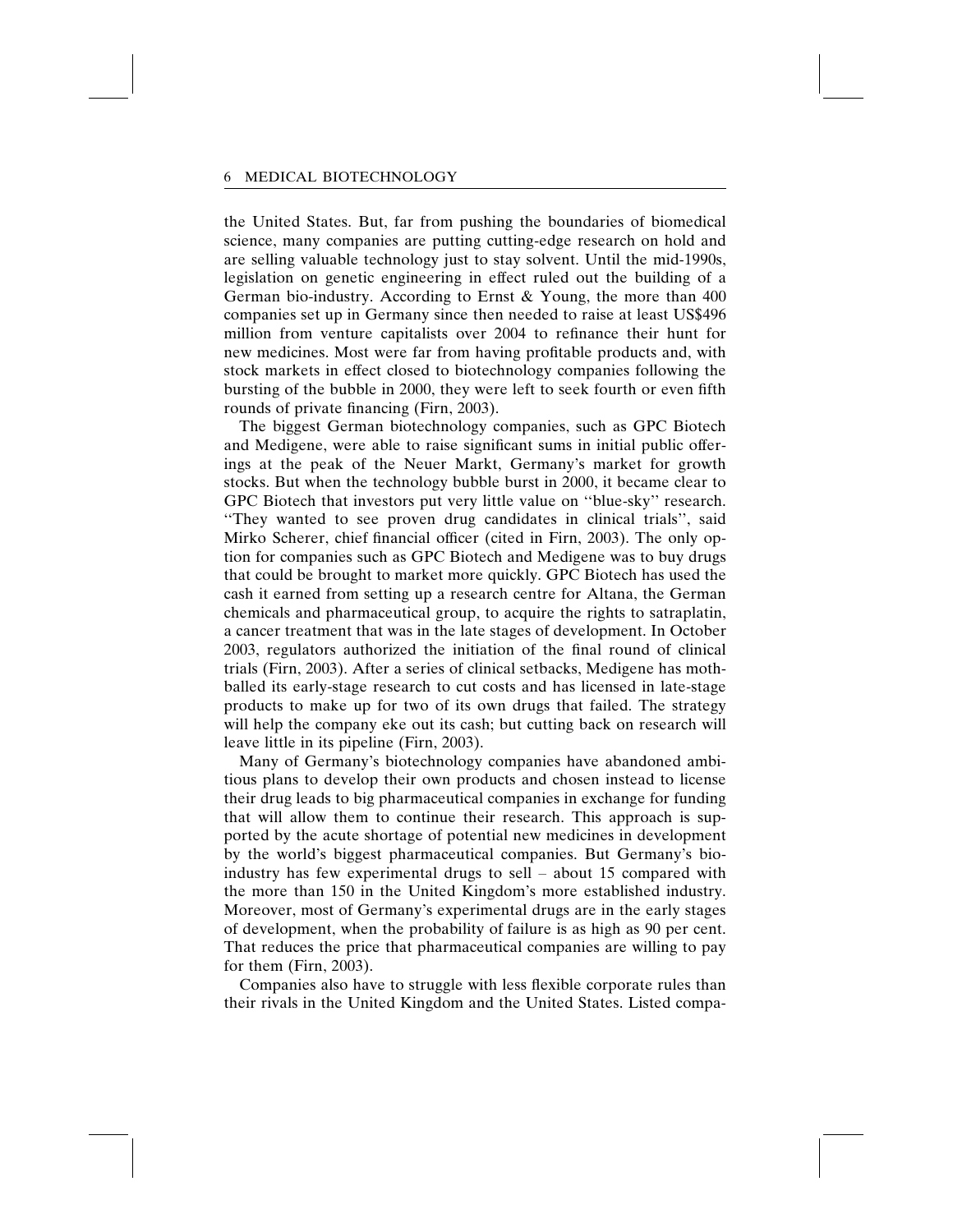nies complain that the Frankfurt stock exchange does not allow injections of private equity, which are common in US biotechnology. As a result, few of Germany's private companies state that they expect to float in Frankfurt. Most are looking to the United States, the United Kingdom or Switzerland, where investors are more comfortable with high-risk stocks. However, many German companies may not survive long enough to make the choice (Firn, 2003).

Faced with this bleak outlook, many in the industry agree that the only solution is a wave of consolidation that will result in fewer, larger companies with more diverse development pipelines. A number of investors in Germany's bio-industry are already pushing in this direction. TVM, the leading German venture capital group, had stakes in 14 German biotechnology companies and was trying to merge most of them. TVM sold off all Cardion's drug leads after failing to find a merger partner for the arthritis and transplant medicine specialists. After raising US\$14.1 million in 2002, Cardion has become a shell company that may one day earn royalties if its discoveries make it to market. UK-based Apax Partners was said to have put almost its entire German portfolio up for sale. The fate of MetaGene Pharmaceuticals, one of Apax's companies, may await many others. In October 2003, the company was bought by the British Astex, which planned to close the German operation after stripping out its best science and its US\$15 million bank balance (Firn, 2003).

GPS Biotech's chief financial officer was critical of the investors who turned their backs on Germany and put 90 per cent of their funds in the United States, when a lot of European companies were very cheap. And although Stephan Weselau, chief financial officer of Xantos, was frustrated that venture capitalists saw little value in his young company's anti-cancer technology, he was adamant about the need for Germany's emerging biotechnology to consolidate if it was to compete against established companies in Boston and San Diego (Firn, 2003).

#### The United Kingdom

The market for initial public offerings in the United Kingdom was all but closed to biotechnology for the three-year period 2000–2002; it reopened in the United States in 2003. City of London institutions, many of which took huge losses on biotechnology, were reluctant to back new issues and have become more fussy about which quoted companies they are prepared to finance (Firn, 2003).

The United Kingdom is home to one-third of Europe's 1,500 biotechnology companies and more than 40 per cent of its products in development. Although the United Kingdom had 38 marketed biotechnology products and 7 more medicines awaiting approval by the end of 2003,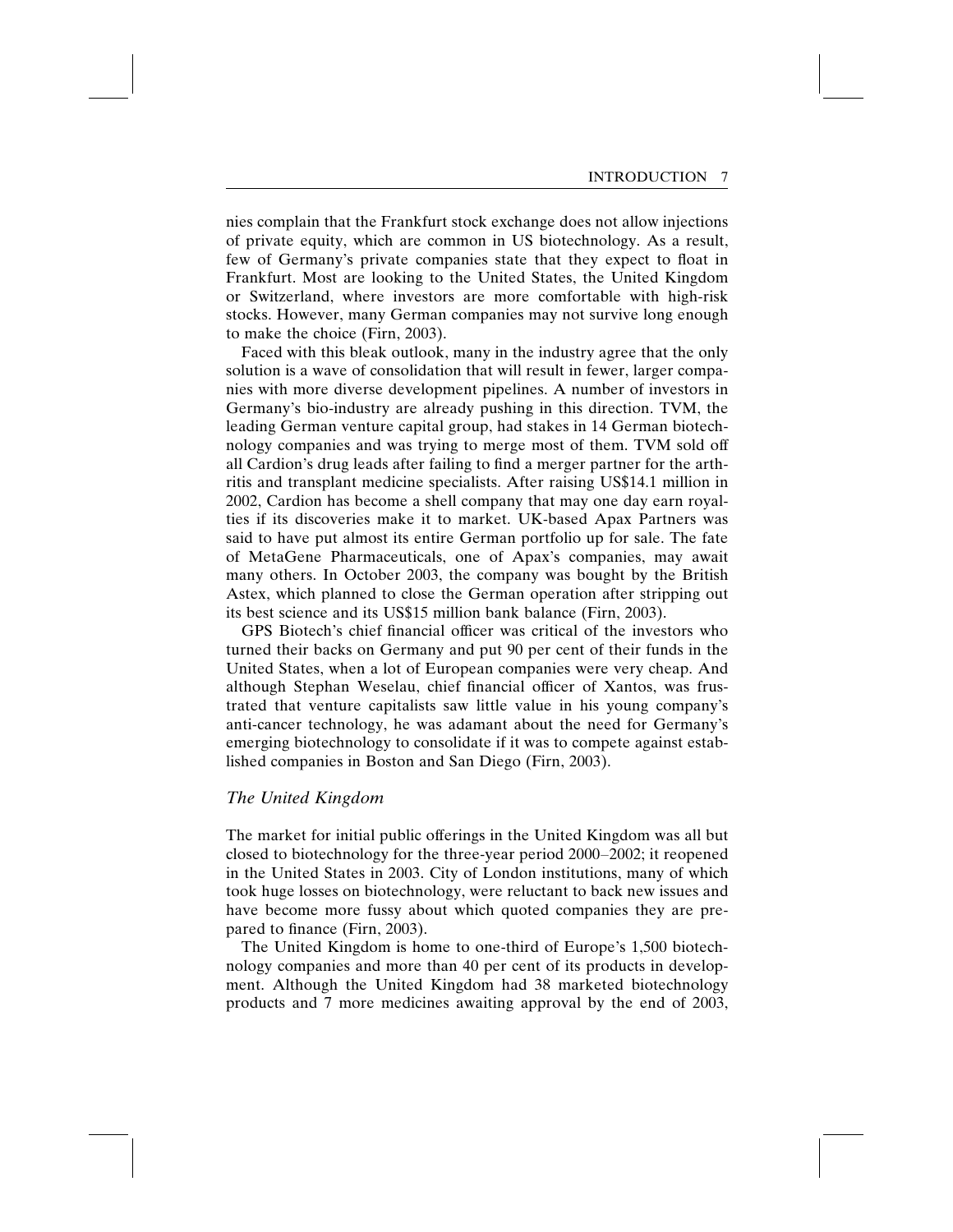analysts stated that there were too few genuine blockbusters with the sort of sales potential needed to attract investors' attention away from the United States. A dramatic case is that of PPL (Pharmaceutical Proteins Ltd) Therapeutics – the company set up to produce drugs in the milk of a genetically engineered sheep (Polly). By mid-December 2003, the company had raised a paltry US\$295,000 when auctioneers put a mixed catalogue of redundant farm machinery and laboratory equipment under the hammer. This proved that exciting research (Dolly and Polly sheep) does not always lead to commercial success (Firn, 2003).

The profitable British companies reported pre-tax profits of £145 million in 2003, less than 15 per cent of the US\$1.9 billion pre-tax profits reported by Amgen. By mid-2003, the British biotechnology sector seemed to be coming of age. Investors could choose between three companies that had successfully launched several products and boasted market capitalizations in excess of US\$884 million. Since then they have seen PowderJect Pharmaceuticals plc acquired by Chiron Corp., the US vaccines group, for a deal value of £542 million in May 2003; and General Electric swooped in with a £5.7 billion bid for Amersham, the diagnostics and biotechnology company, in October 2003. Earlier, in July 2000, Oxford Asymmetry had been purchased by the German company Evotec Biosystems for £343 million, and, in September 2002, Rosemont Pharma was acquired by the US firm Bio-Technology General for £64 million (Dyer, 2004).

In May 2004, Union Chimique Belge (UCB) agreed to buy Celltech, the United Kingdom's biggest biotechnology company, for £1.53 billion  $(E2.26 \text{ billion})$ . UCB decided Celltech could be its stepping stone into biotechnology after entering an auction for the marketing rights to Celltech's new treatment for rheumatoid arthritis (CPD 870), touted as a blockbuster drug with forecast annual sales of more than US\$1 billion. After seeing trial data not revealed to the wider market, UCB decided to buy the whole company. The surprise acquisition was accompanied by a licensing deal that gives UCB the rights to CPD 870, which accounted for about half the company's valuation. Göran Ando, the Celltech chief executive who will become deputy chief executive of UCB, stated: ''we will immediately have the financial wherewithal, the global commercial reach and the R&D strength to take all our drugs to market.'' News of the deal, which will be funded with debt, sent Celltech shares 26 per cent higher to £5.42, whereas UCB shares fell 4 per cent to  $\epsilon$ 33.68 (Firn and Minder, 2004).

Celltech had been the grandfather of the British biotechnology sector since it was founded in 1980. With a mixture of seed funding from the Thatcher government and the private sector, the company was set up to commercialize the discovery of monoclonal antibodies that can become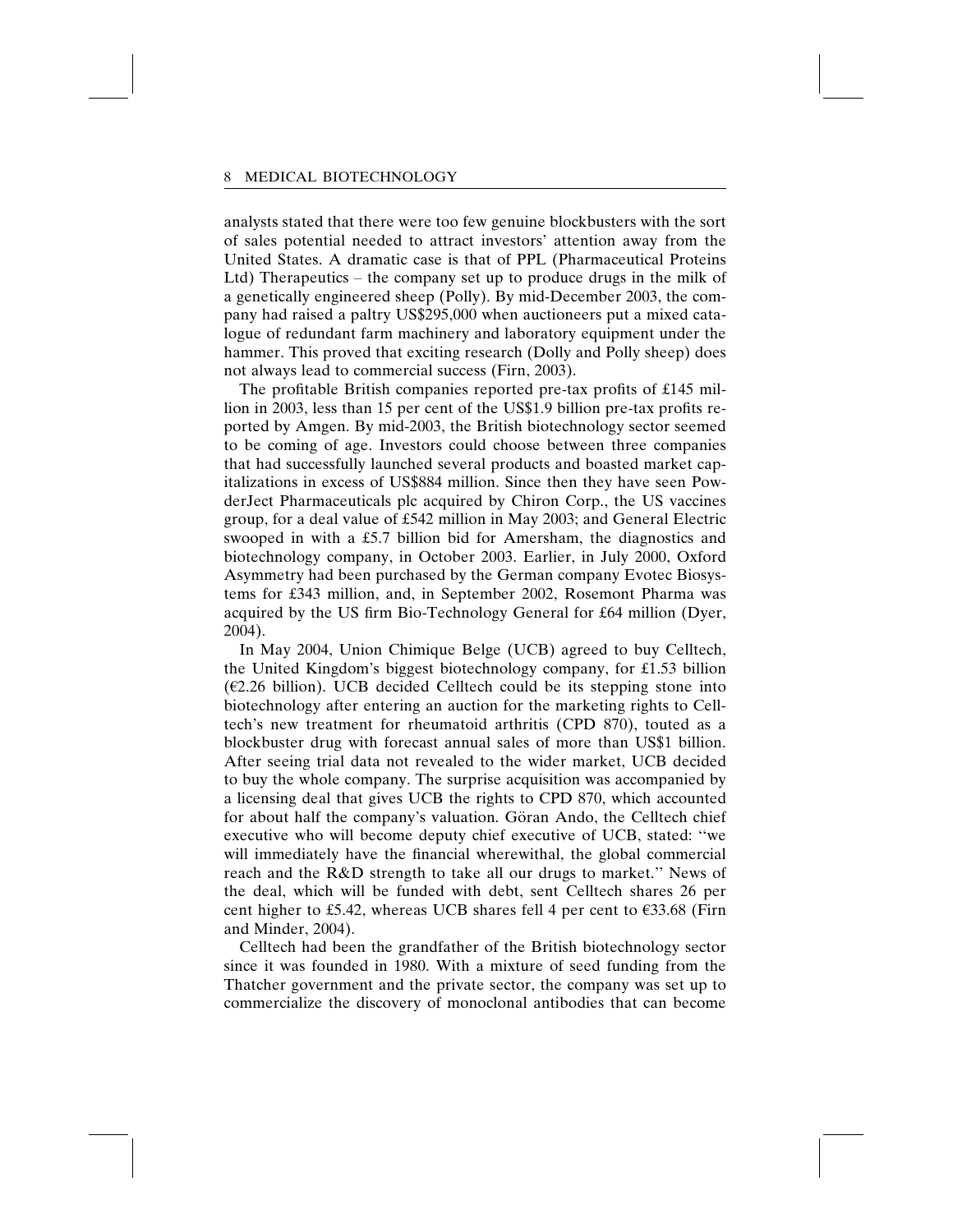powerful medicines. Listed in 1993, the company made steady progress in its own research operations, but gained products and financial stability only with the acquisitions of Chiroscience in 1999 and Medeva in 2000. It also acquired Oxford GlycoSciences in May 2003 in a deal worth £140 million. The great hopes Celltech has generated were based largely on CPD 870, the arthritis drug it planned to bring to market in 2007 that could be by far the best-selling product to come out of a British biotechnology company. After the UCB–Celltech deal, the group ranked fifth among the top five biopharmaceutical companies, behind Amgen,  $66.6$ billion in revenue in 2003; Novo Nordisk,  $\epsilon$ 3.6 billion; Schering,  $\epsilon$ 3.5 billion; and Genentech,  $\epsilon$ 2.6 billion (Dyer, 2004; Firn and Minder, 2004). Based on 2003 results, the combined market capitalization of UCB Pharma and Celltech will be  $\epsilon$ 7.14 billion; revenues,  $\epsilon$ 2,121 million; earnings before interest, tax and amortization,  $\epsilon$ 472 million; pharmaceutical R&D budget,  $\epsilon$ 397 million; number of employees, approximately 1,450 (Firn and Minder, 2004).

Celltech is the biggest acquisition by UCB, which branched out from heavy chemicals only in the 1980s. Georges Jacob, its chief executive since 1987, stated that when he joined UCB he found a company ''devoted to chemicals, dominated by engineers, pretty old-fashioned and very much part of heavy industry''. UCB had been built entirely on internal growth, and its only other sizeable acquisition was the speciality chemicals business of US-based Solutia in December 2002 for US\$500 million, a move that split the Belgian group's  $\epsilon$ 3 billion revenues evenly between pharmaceuticals and chemicals. One constant was the continued presence of a powerful family shareholder, owning 40 per cent of UCB's equity via a complicated holding structure (Firn and Minder, 2004).

UCB made its first foray into pharmaceuticals in the 1950s with the development of a molecule it sold to Pfizer, Inc. This became Atarax, an anti-histamine used to relieve anxiety. The relationship with Pfizer was revived in a more lucrative fashion for UCB following the 1987 launch of Zyrtec, a blockbuster allergy treatment that Pfizer helped to distribute in the United States. Although UCB has a follow-up drug to Zyrtec, it faces the loss of the US patent in 2007. UCB also had to fight patent challenges to its other main drug, Keppra, an epilepsy treatment. With the takeover of Celltech, UCB will gain a pipeline of antibody treatments for cancer and inflammatory diseases to add to its allergy and epilepsy medicines. According to most analysts, the expansion in health-care activities will lead the group to divest itself of its remaining chemical business (Firn and Minder, 2004).

After this takeover and following the earlier acquisition of PowderJect Pharmaceuticals and Amersham by US companies, there is not much left in the United Kingdom's biotechnology sector except Acambis, another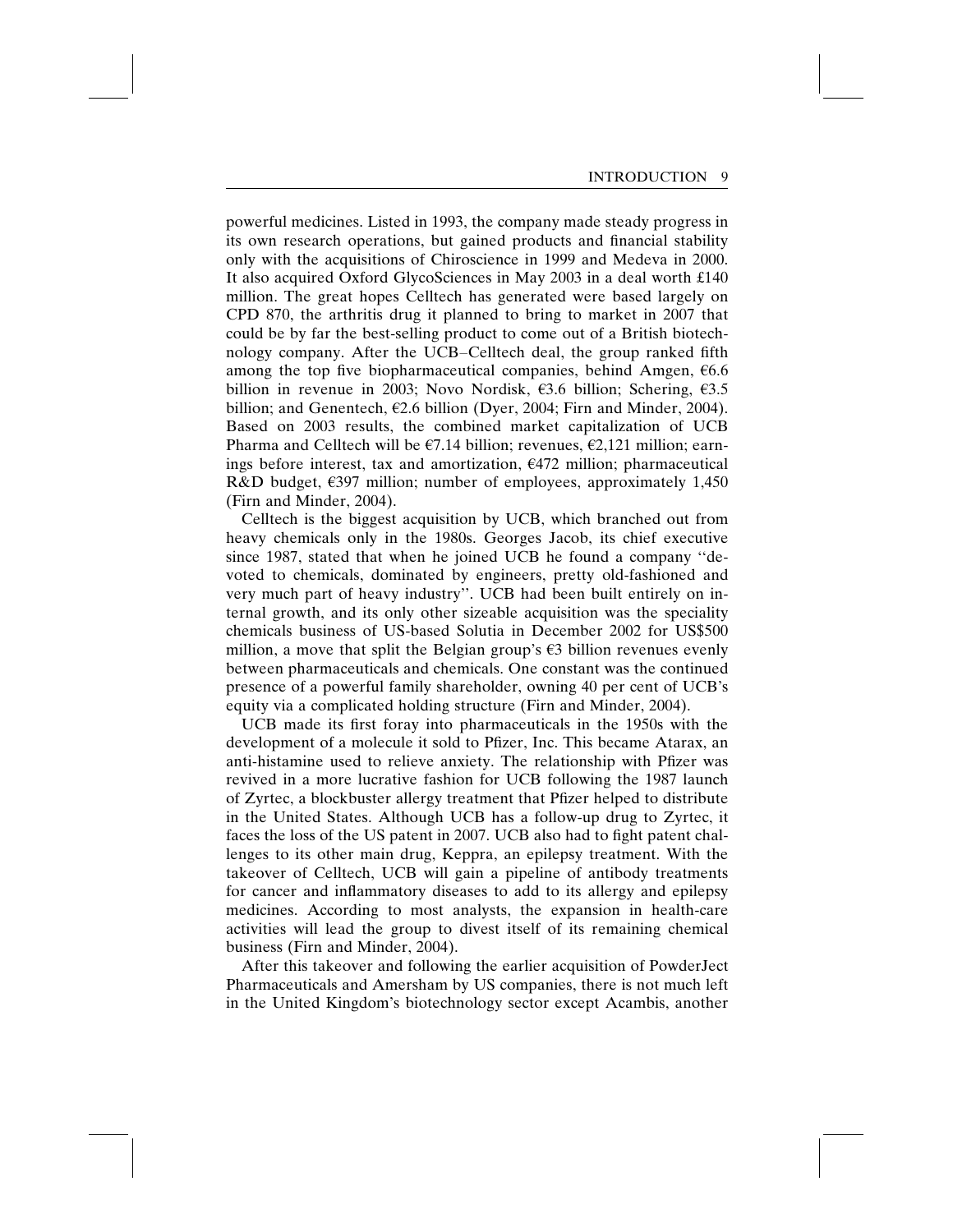vaccine-maker, valued at about £325 million, and a string of companies below the £200 million mark where liquidity can be a problem for investors. The industry was therefore afraid it would be swamped by its much larger rivals. Martyn Postle, director of Cambridge Healthcare and Biotech, a consultancy, stated that ''we could end up with the UK performing the role of the research division of US multinationals'' (cited in Dyer, 2004). According to the head of the Bioindustry Association (BIA), ''it is clearly the fact that US companies are able to raise much, much more money than in the United Kingdom, which puts them in a much stronger position'' (cited in Dyer, 2004). The BIA called for changes in the rules on ''pre-emption rights'', which give existing shareholders priority in secondary equity offerings. Because Celltech was by far the most liquid stock in the sector, there could be a broader impact on the way the financial sector treats biotechnology, including a reduction in the number of specialist investors and analysts covering the sector (Dyer, 2004).

It is important for the United Kingdom to create an environment in which biotechnology can flourish. The industry has called for institutional reform, including measures to make it easier for companies to raise new capital. The British government must also ensure that its higher education system continues to produce world-class scientists. That reinforces the need for reforms to boost the funding of universities. The Celltech takeover need not be seen as a national defeat for the United Kingdom. The combined company may end up being listed in London. Even if it does not, Celltech's research base in the United Kingdom will expand. Its investors have been rewarded for their faith and, if its CPD 870 drug is approved, UCB's shareholders will also benefit. But, for Celltech's executives, the acquisition is a victory for Europe. The takeover creates an innovative European biotechnology company that is big enough, and has sufficient financial resources, to compete globally. ''The key was to have viable European businesses that have a sustainable long-term presence,'' stated Göran Ando, who confirmed that UCB's research will be run from Celltech's old base in Slough (cited in Dyer, 2004). A lot of hopes are riding on the success of UCB and Celltech, which would allow the fledgling bio-industry to thrive in Europe and prevent the life sciences from migrating to the United States (Dyer, 2004).

#### France

In France in 2003, according to the France Biotech association, there were 270 biotechnology companies focused on the life sciences and less than 25 years old. They employed 4,500 people – a number that could be multiplied four or five times if about  $\epsilon$ 3 billion were to be invested in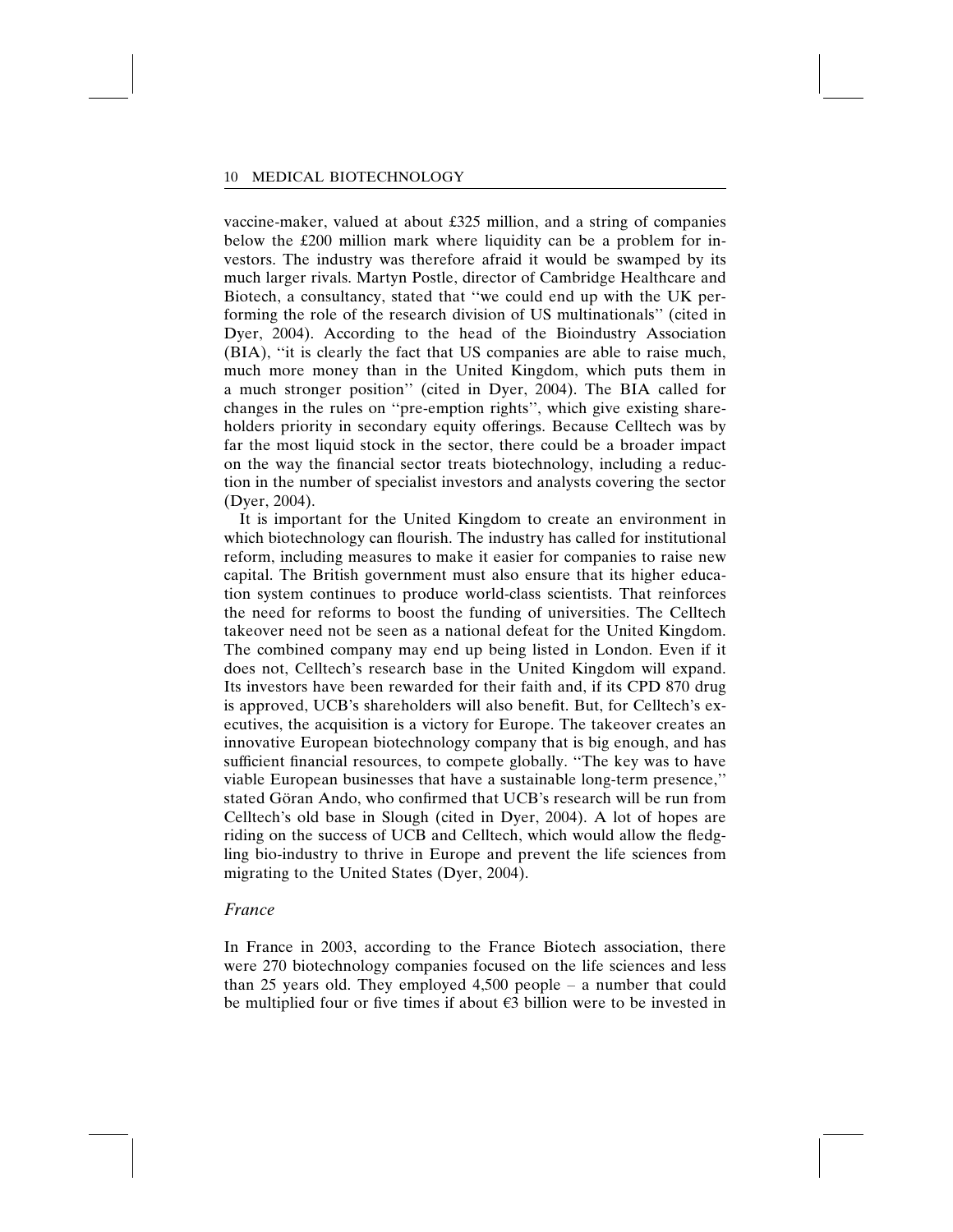public research over three years. In 2003, France invested only  $\epsilon$ 300 million of private funds and  $\epsilon$ 100 million of public funds in biotechnology, far behind Germany and the United Kingdom, which each invested about  $\epsilon$ 900 million per year. In 2003, France launched a five-year Biotech Plan aimed at restoring the visibility and attractiveness of France in 2008– 2010. Three areas – human health, agrifood and the environment – were expected to attract the funds as well as the efforts of universities, public and private laboratories, hospitals, enterprises and investors (Kahn, 2003b).

SangStat, a biotechnology company created in 1989 in the Silicon Valley by Philippe Pouletty (a French medical immunologist), is working on organ transplants. It was established in California because, at the time of its creation, venture capital in France was only just starting to support such endeavours in biotechnology. Between FFr 600 million and FFr 2 billion were needed to set up a biotechnology corporation to develop one or perhaps two new drugs, and bankruptcy was very likely in France. SangStat is now a world leader in the treatment of the rejection of organ transplants and intends to extend its expertise and know-how to the whole area of transplantation. It is already marketing two drugs in the United States and three in Europe (Lorelle, 1999a).

A second corporation, DrugAbuse Sciences (DAS), was established by Pouletty in 1994, by which time venture capital was becoming a more common practice in Europe. Two companies were created at the same time: DAS France and DAS US in San Francisco, both belonging to the same group and having the same shareholders. Being established in Europe and the United States, greater flexibility could be achieved from the financial viewpoint and better resilience to stock exchange fluctuations. DAS was able to increase its capital by FFr 140 million ( $\epsilon$ 21.3 million) in 1999 with the help of European investors (Lorelle, 1999a).

DAS specializes in drug abuse and alcoholism. Its original approach was to study neurological disorders in the patient so as to promote abstinence, treat overdoses and prevent dependence through new therapies. Pouletty had surveyed 1,300 existing biotechnology companies in 1994 and found that hundreds were working on cancer and dozens on gene therapy, diabetes, etc., but not one was working on drug and alcohol addiction. Even the big pharmaceutical groups had no significant activity in this area, although drug and alcohol addiction is considered the greatest problem for public health in industrialized countries. For instance, 2.5 per cent of the annual gross domestic product in France is spent on these illnesses, and some US\$250 billion in the United States (Lorelle, 1999a).

A first product, Naltrel, improves on the current treatment of alcoholism by naltrexone. The latter, to be efficient, must be taken as pills every day. But few alcoholics can strictly follow this kind of treatment. In order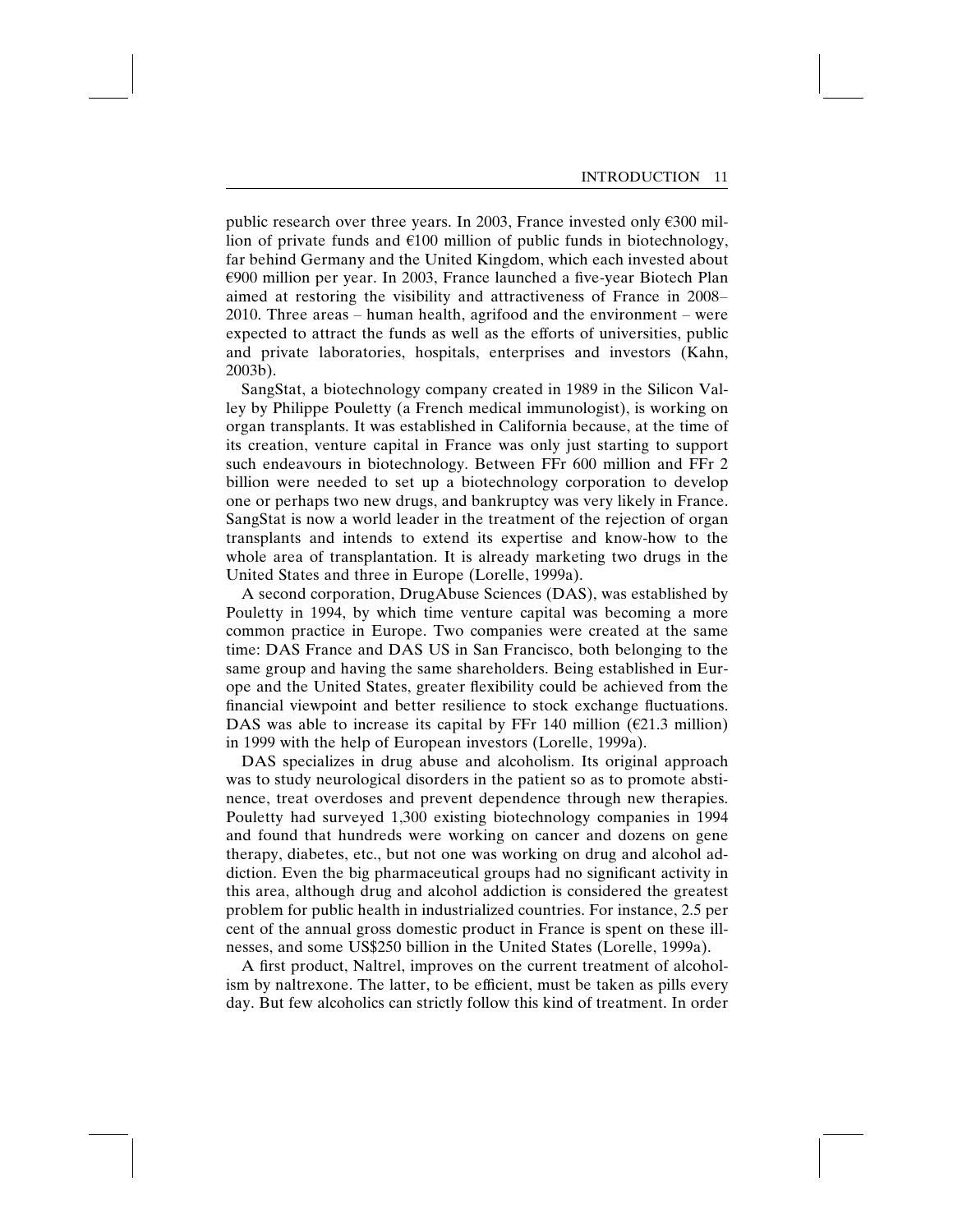to free patients from this daily constraint, a monthly intramuscular injection of a delayed-action micro-encapsulated product has been developed, which helps alcoholics and drug addicts to abstain from their drug. The molecule developed inhibits the receptors in the brain that are stimulated by opium-related substances.

Another successful product, COC-AB, has been developed for the emergency treatment of cocaine overdoses. This molecule recognizes cocaine in the bloodstream and traps it before it reaches the brain; it is then excreted through the kidneys in urine. Commercialization of the medicine was expected to help the 250,000 cocaine addicts who are admitted annually to the medical emergency services. In the long term, DAS intends to develop preventive compounds that can inhibit the penetration of the drug into the brain (Lorelle, 1999a).

DAS was expected to become a world-leading pharmaceutical company by 2005–2007 in the treatment of alcoholism and drug addiction or abuse. This forecast was based on the current figures of 30 million chronic patients in the United States and Europe, comprising 22 million alcoholics, 6 million cocaine addicts and 2 million heroin addicts (Lorelle, 1999a).

Another success story is the French biotechnology company Eurofins, founded in Nantes in 1998 to exploit a patent filed by two researchers from the local faculty of sciences. Eurofins currently employs 2,000 people worldwide and in four years increased its annual turnover 10-fold (to  $E162$  million). Its portfolio contains more than 5,000 methods of analysing biological substances. The company is located in Nantes, where 130 people carry out research on the purity and origin of foodstuffs. Despite the closure of some of Eurofins' 50 laboratories in order to improve the company's financial position in the face of the slowdown in the economy, Eurofins wants to continue to grow.

This success story has led the city of Nantes to think about creating a biotechnology city. It has also given a strong impetus to medical biotechnology at Nantes' hospital, where the number of biotechnology researchers soared from 70 to 675. In October 2003, the Institute of Genetics Nantes Atlantique initiated the analysis of human DNA for forensic purposes. This institute, which received venture capital from two main sources, was expected to employ 50 people within two years in order to meet the demand generated by the extension of the national automated database of genetic fingerprinting (Luneau, 2003).

#### Spain

Oryzon Genomics is a genomics company based in Madrid. It applies genomics to new cereal crops, grapevines and vegetables, as well as to the production of new drugs (especially for Parkinson's and Alzheimer's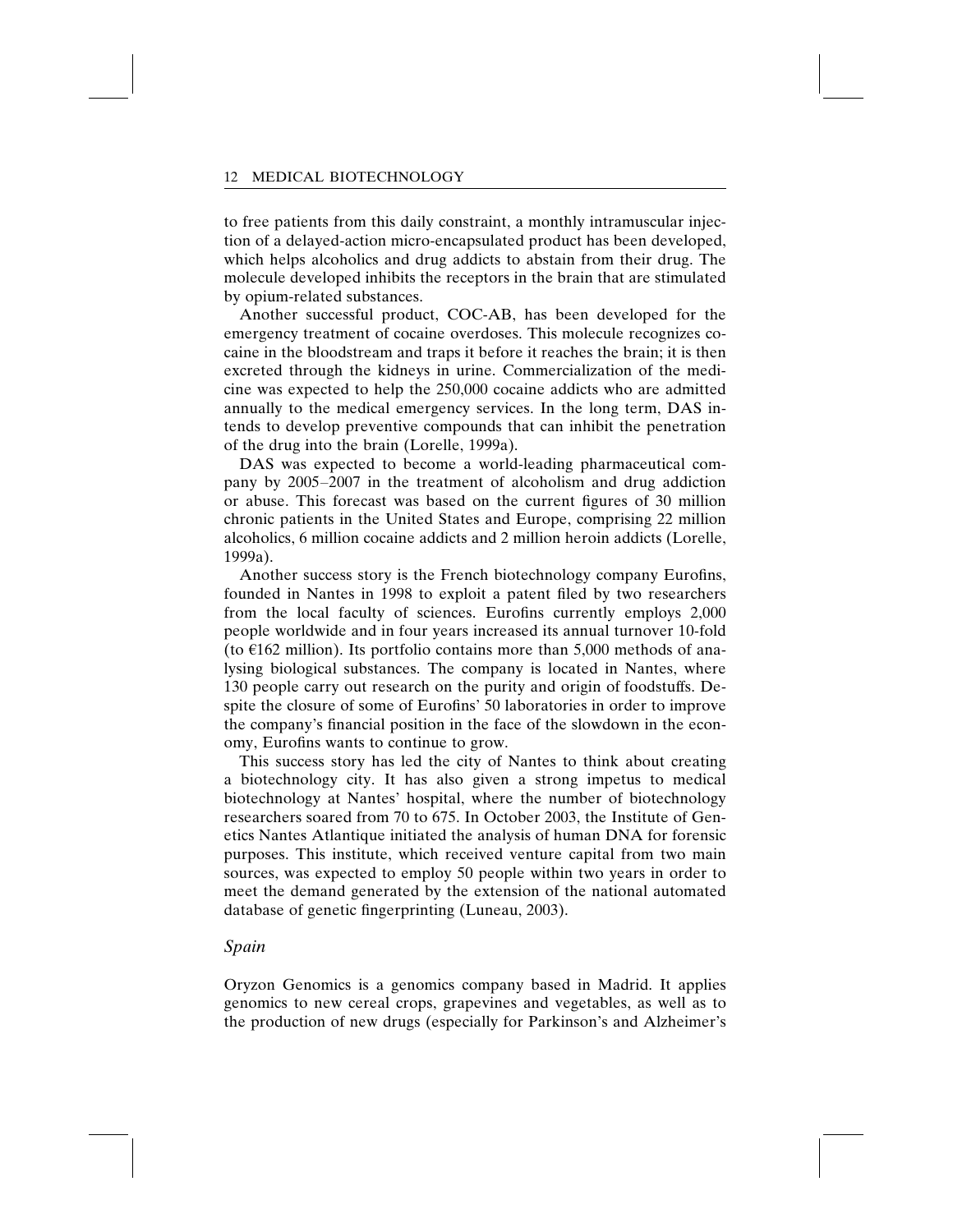diseases). It is a young enterprise, an offshoot of the University of Barcelona and the Spanish Council for Scientific Research (CSIC), located in Barcelona's Science Park. With a staff of 22 scientists, the company is experiencing rapid growth and is developing an ambitious programme of functional genomics. It was the first genomics enterprise to have access to special funding from the NEOTEC Programme, in addition to financial support from the Ministry of Science and the Generalitat of Catalonia. Moreover, the National Innovation Enterprise (ENISA), which is part of the General Policy Directorate for Medium and Small Sized Enterprises of the Ministry of the Economy, has invested  $\epsilon$ 400,000 in Oryzon Genomics – this was ENISA's first investment in the biotechnology sector. At the end of 2002, Najeti Capital, a venture capital firm specializing in investments in technology, acquired 28 per cent of Oryzon Genomics in order to support the young corporation. In 2003, Oryzon Genomics' turnover was estimated at  $E$ 500,000, and its clients comprised several agrifood and pharmaceutical companies as well as public research centres.

#### Japan's biotechnology and bio-industry

Japan is well advanced in plant genetics and has made breakthroughs in rice genomics, but it is lagging behind the United States in human genetics. Its contribution to the sequencing of the human genome (by teams of researchers from the Physics and Chemistry Research Institute of the Science and Technology Agency, as well as from Keio University Medical Department) was about 7 per cent. In order to reduce the gap with the United States, the Japanese government has invested significant funds in the Millennium Project, launched in April 2000. The project covers three areas: the rice genome, the human genome and regenerative medicine. The 2000 budget included ¥347 billion for the life sciences. The genomics budget, amounting to ¥64 billion, was twice that of the neurosciences. Within the framework of the Millennium Project, the Ministry of Health aimed to promote the study of genes linked with such diseases as cancer, dementia, diabetes and hypertension; results for each of these diseases were expected by 2004 (Pons, 2000).

The Ministry of International Trade and Industry (MITI) set up a Centre for Analysis of Information Relating to Biological Resources. This had a very strong DNA-sequencing capacity – equivalent to that of Washington University in the United States (sequencing of over 30 million nucleotide pairs per annum) – and will analyse the genome of micro-organisms used in fermentation and provide this information to the industrial sector. In addition, following the project launched in 1999 by Hitachi Ltd, Takeda Chemical Industries and Jutendo Medical Faculty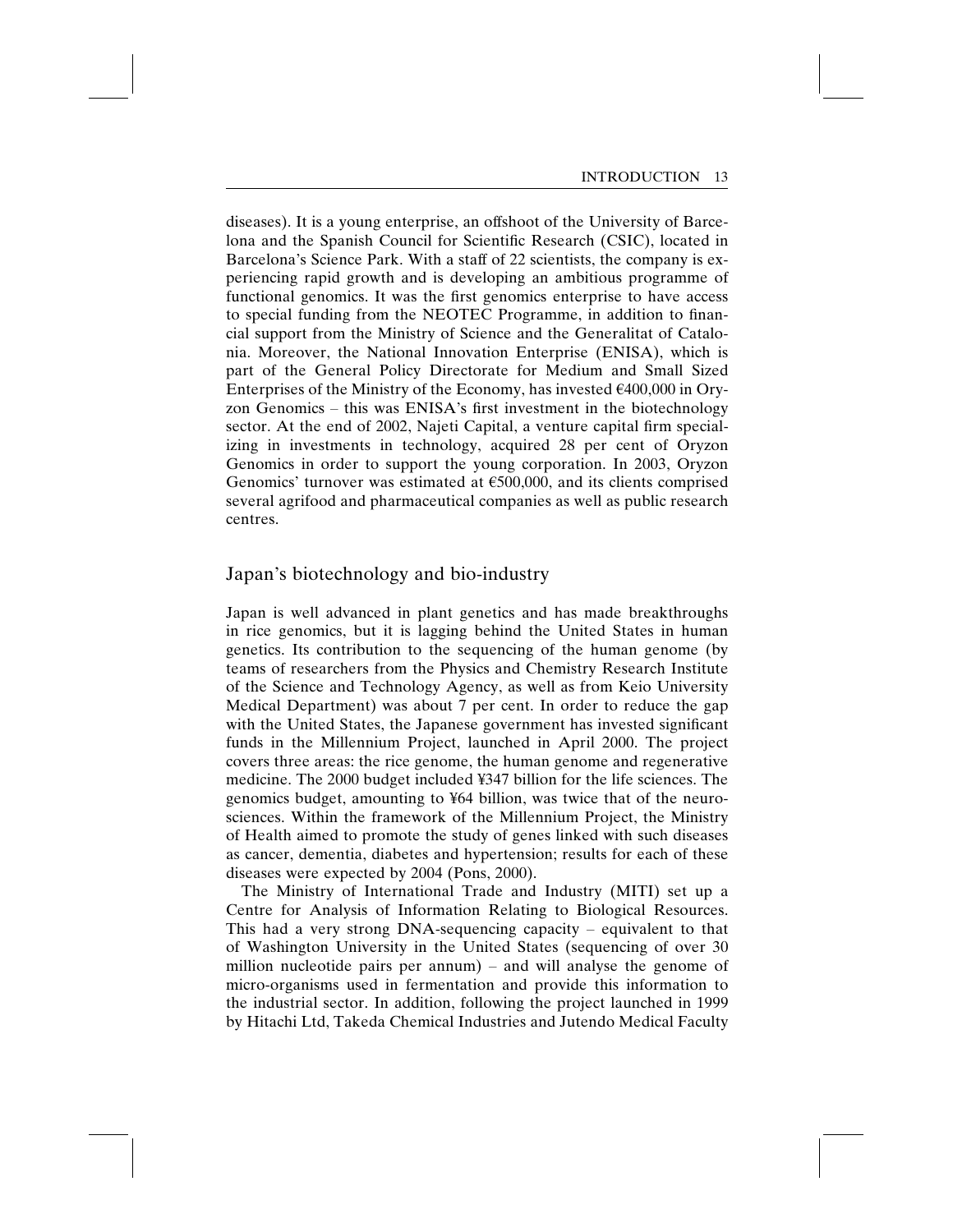aimed at identifying the genetic polymorphisms associated with allergic diseases, a similar project devoted to single-nucleotide polymorphisms (SNPs) was initiated in April 2000 under the aegis of Tokyo University and the Japanese Foundation for Science. The research work is being carried out in a DNA-sequencing centre to which 16 private companies send researchers with a view to contributing to the development of medicines tailored to individuals' genetic make-up. This work is similar to that undertaken by a US–European consortium (Pons, 2000).

On 30 October 2000, the pharmaceutical group Daiichi Pharmaceutical and the giant electronics company Fujitsu announced an alliance in genomics. Daiichi and Celestar Lexico Science (Fujitsu's biotechnology division) were pooling their research efforts over the five-year period 2000–2005 to study the genes involved in cancer, ageing, infectious diseases and hypertension. Daiichi devoted about US\$100 million to this research in 2001–2002, and about 60 scientists were involved in this work of functional genomics (Pons, 2000).

On 31 January 2003, the Japan Bioindustry Association (JBA) announced that, as of December 2002, the number of ''bioventures'' in Japan totalled 334 firms. This announcement was based on a survey – the first of its kind – conducted by the JBA in 2002 to have a better understanding of the nation's bio-industry. A ''bioventure'' was defined as a firm that employs, or develops for, biotechnology applications; that complies with the definition of a small or medium-sized business as prescribed by Japanese law; that was created 20 years ago; and that does not deal primarily in sales or imports/exports. The 334 bioventures had a total of 6,757 employees (including 2,871 R&D staff), sales amounting to ¥105 billion and R&D costs estimated at ¥51 billion (Japan Bioindustry Association, 2003). The average figures per bioventure were: 20 employees (including 8.6 R&D staff), sales worth ¥314 million and R&D costs of ¥153 million.

The three regions with the highest concentrations of bioventures were Kanto (191, or 57 per cent of the national total), Kinki/Kansai (55, or 16 per cent) and Hokkaido (32, or 10 per cent). One-third of all ventures (112) were located in Tokyo (within the Kanto region). The most common field of bioventure operations was pharmaceuticals and diagnostic product development (94 bioventures), followed by customized production of DNA, proteins, etc. (78 bioventures), bioinformatics (41 ventures), and reagents and consumables development (38 bioventures).

### Australia's biotechnology and bio-industry

In its 2003 global biotechnology census, the consultancy firm Ernst & Young ranked Australia's A\$12 billion biotechnology and bio-industry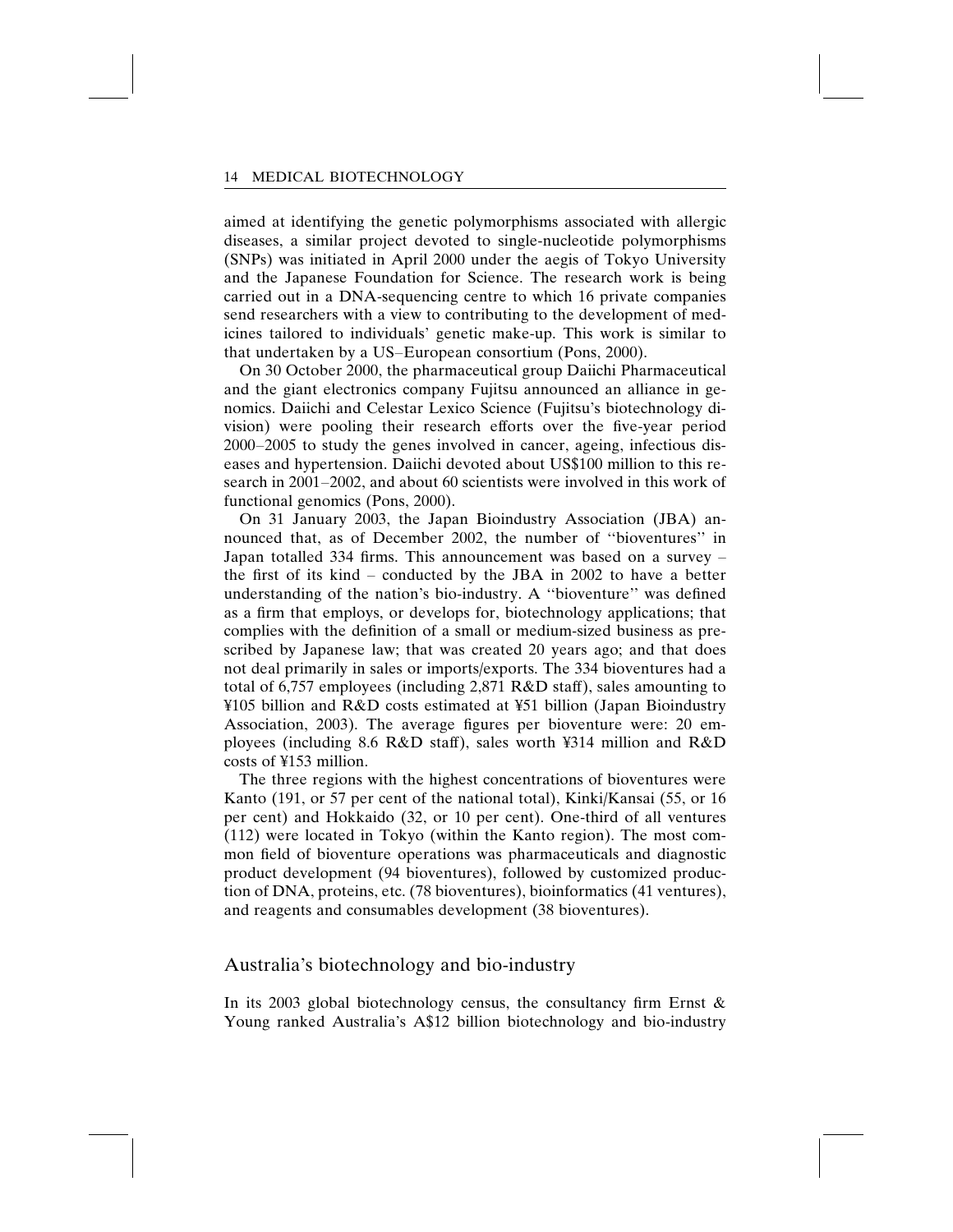as number one in the Asia-Pacific region and sixth worldwide. Australia accounts for 67 per cent of public biotechnology revenues for the Asia-Pacific region.

The Australian government gave a boost to the bio-industry by providing nearly A\$1 billion in public biotechnology expenditure in 2002–2003. There were around 370 companies in Australia in 2002 whose core business was biotechnology – an increase from 190 in 2001. Human therapeutics made up 43 per cent, agricultural biotechnology 16 per cent and diagnostics companies 15 per cent. Over 40 biotechnology companies were listed on the Australian stock exchange (ASX) and a study released by the Australian Graduate School of Management reported that an investment of A\$1,000 in each of the 24 biotech companies listed on the ASX between 1998 and 2002 would have been worth more than A\$61,000 in 2003 – an impressive 150 per cent return. During the same period, shares in listed Australian biotechs significantly outperformed those of US biotechs, and the overall performance of listed Australian biotech companies was higher than that of the Australian stock market as a whole.

Over A\$500 million was raised by listed Australian life science companies in 2003, and the ASX health-care and biotechnology sector had a market capitalization of A\$23.4 billion in 2003, up 18 per cent on 2002. There has been a maturing of the Australian biotechnology sector, with greater attention paid to sustainable business models and the identification of unique opportunities that appeal to investors and partners. The industry is supported by skilled personnel – Australia is considered to have a greater availability of scientists and engineers than the United Kingdom, Singapore or Germany.

Australia is ranked in the top five countries (with a population of 20 million or more) for the number of R&D personnel. In terms of public expenditure on R&D as a percentage of GDP, it outranks major OECD countries, including the United States, Japan, Germany and the United Kingdom (Australian Bureau of Statistics, 2003). For biomedical R&D, Australia is ranked the second most effective country – ahead of the United States, the United Kingdom and Germany – particularly with respect to labour, salaries, utilities and income tax. Australia is ranked third after the Netherlands and Canada for the cost competitiveness of conducting clinical trials.

Australian researchers indeed have a strong record of discovery and development in therapeutics. Recent world firsts include the discovery that Helicobacter pylori causes gastric ulcers, and the purification and cloning of three of the major regulators of blood cell transformation – granulocyte colony-stimulating factor (GCSF), granulocyte macrophage colony-stimulating factor (GMCSF) and leukaemia inhibiting factor (LIF). Australia is cementing its place at the forefront of stem cell re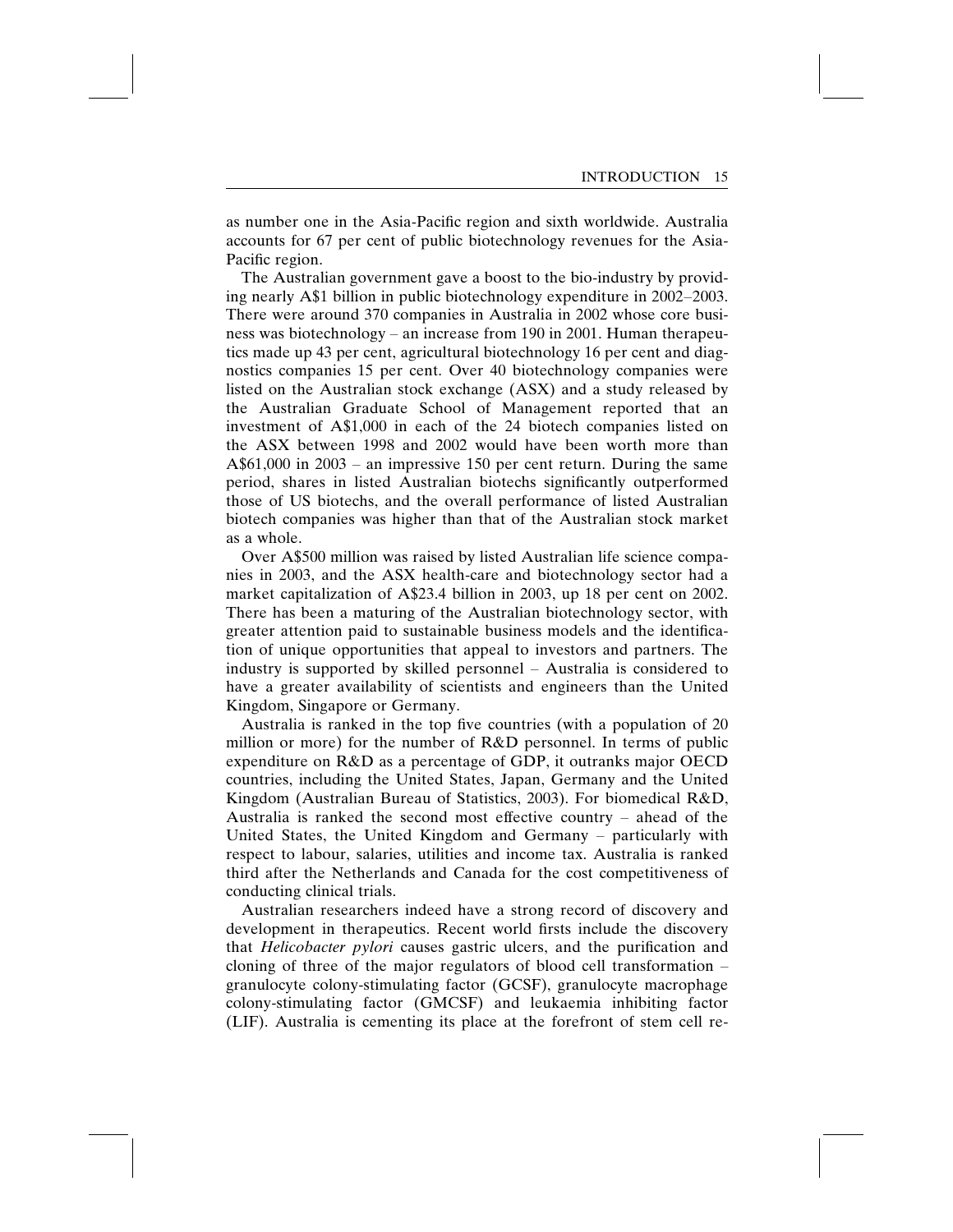search with a transparent regulatory system and the establishment of the visionary National Stem Cell Centre (NSCC). An initiative of the Australian government, this centre draws together expertise and infrastructure; in 2003 it entered into a licensing agreement with the US company LifeCell.

Strong opportunities exist in areas such as immunology, reproductive medicine, neurosciences, infectious diseases and cancer. There are also opportunities for bioprospecting given that Australia is home to almost 10 per cent of global plant diversity, with around 80 per cent of plants and microbes in Australia found nowhere else in the world. Although 25 per cent of modern medicines come from natural products, it is estimated that only 1 per cent of plants in Australia have been screened for natural compounds.

Australia is the most resilient economy in the world, has the lowest risk of political instability in the world and possesses the most multicultural and multilingual workforce in the Asia-Pacific region. Its geographical location has not been a deterrent to the establishment of partnerships. According to Ernst & Young's 2003 ''Beyond Borders'' global biotechnology report, Australia had 21 cross-border alliances in 2002 – more than France and Switzerland, and 18 more than its nearest Asia-Pacific competitor. All the major pharmaceutical companies have a presence in Australia and pharmaceuticals are the third-highest manufactures export for Australia, generating over US\$1.5 billion. The largest drugexploration partnership in Australian history, between Merck & Co., Inc. and Melbourne-based Amrad to develop drugs against asthma, other respiratory diseases and cancer, was valued at up to US\$112 million (plus royalties) in 2003. It is therefore no wonder that the pharmaceutical industry in Australia, which has annual revenues of US\$9.2 billion, is increasingly viewed by the main global players as a valuable source of innovative R&D and technology.